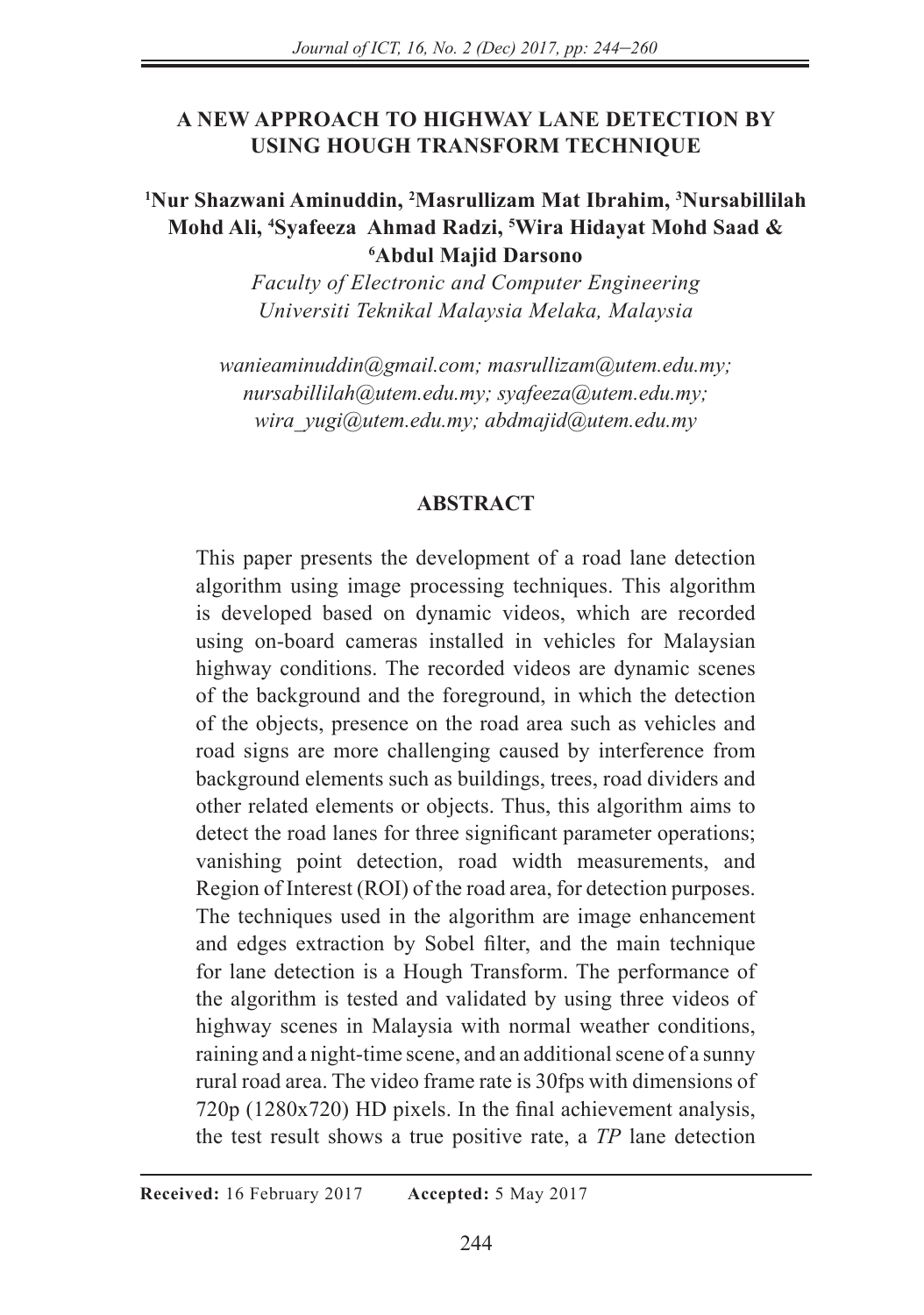average rate of 0.925 and the capability to be used in the final application implementation.

**Keywords:** Image processing, lane detection, Region of Interest (ROI), road width, vanishing point.

## **INTRODUCTION**

Research in Intelligent Transport System (ITS) can be divided in to several categories. Some of the categories are based on image computational processing such as vehicle detection, road lane marks detection, and road obstacle detection. In this paper, we proposed a road lane detection system for three application implementations, which were road triangle extraction using vanishing point, road width calculation for scale factor determination and Region of Interest (ROI) for object detection area.

In image processing techniques for road area scenes, many parameters can be obtained from image frames such as the number of vehicles, turning traffic flows at intersections, and speed measurement (Chong et al., 2013). Generally, there are two types of videos that are implemented in their studies; static and dynamic. The static represents the position and location of the camera such as CCTV, which records and monitors the road scenes at certain positions. Meanwhile, in the dynamic approach, the camera location is not permanently located but it moves together with the targeted objects and surrounding objects, such as the on-board camera which records the road environment in the moving vehicle. The main difference between both approaches is the background motion of the recorded scenes. Static video is composed of the background that is almost static, while in the dynamic video, the background and foreground are almost in the same motion, causing difficulty to distinguish between background and foreground.

 In static video approaches, since the background in the road scene is almost static, the background subtraction method is widely used to detect the moving object within the foreground and classify the background model as non-interested object that is not in motion (Brutzer, Höferlin, & Heidemann, 2011; Haines & Xiang, 2014; Leon & Hirata Jr, 2012; S. Li, Yu, Zhang, Yang, & Bin, 2014; Sirikuntamat, Satoh, & Chalidabhongse, 2015; J. Wang, Lu, Gu, Zhou, & Chai, 2014). However, this method faces difficulties with outdoor scenes, and it is an unsuitable approach for dynamic video scenes due to differences in focus scenes.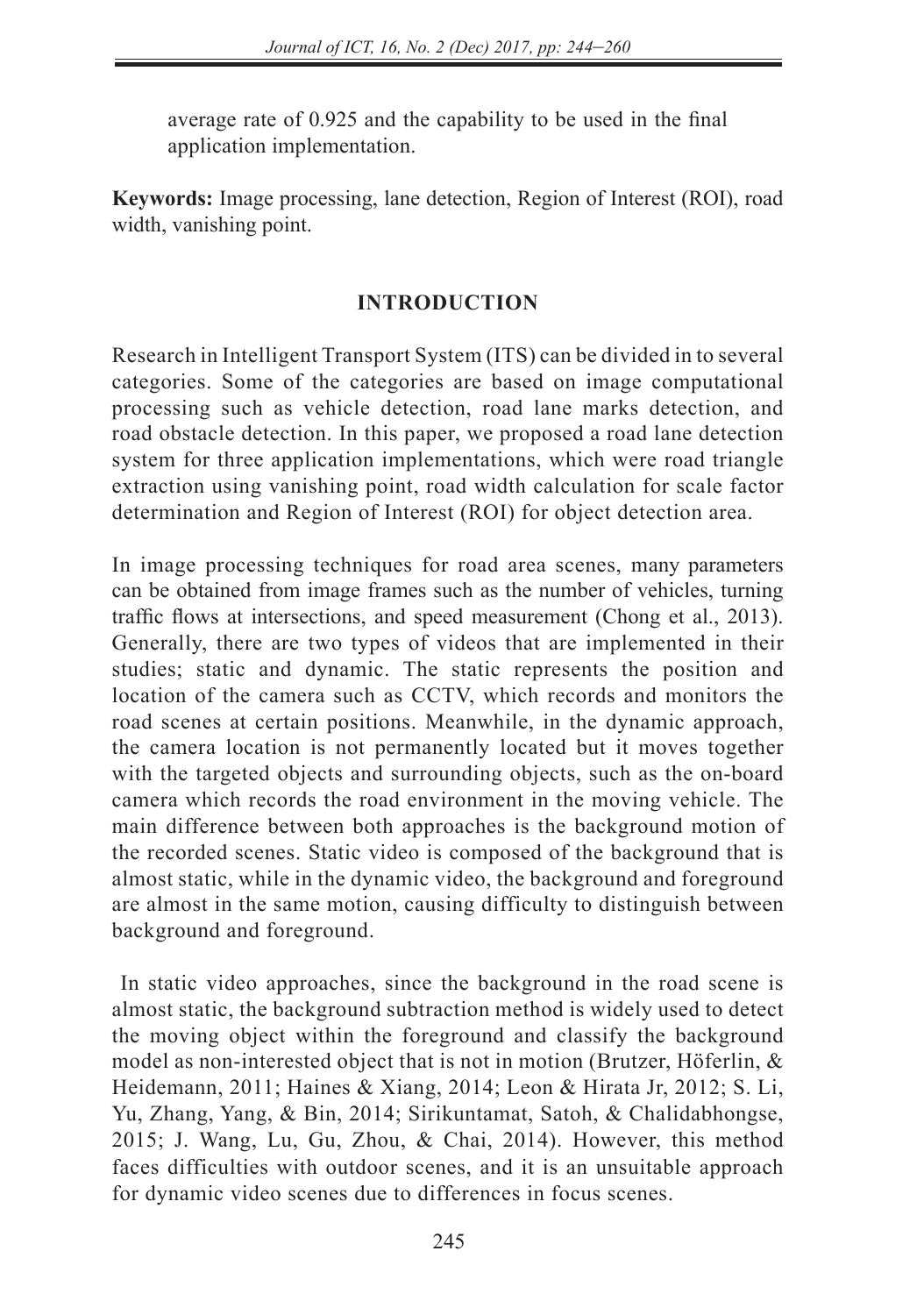Another method to segment the background and foreground is by motion characteristic differentiation. The motion flow spreads out gradually at the side of the image and the velocity will increase as the scene moves closer. This information is used to classify the background model, ROI and also the foreground (Jazayeri, Cai, Zheng, & Tuceryan, 2011). The knowledge of motion is separated into different classes to distinguish the object of interest with the uninterested object. This approach needs more computational time which increases the processing time. The vehicular autonomous system is important in autonomous vehicle guidance to avoid collision with another vehicle. It avoids the road obstacle by providing warning to the driver in the case of a dangerous situation. This approach uses vehicular on-board units that detect the surrounding vehicles, motion status and updates the status to the driver (C. Wu, Peng, Huang, Zhong, & Chu, 2014).

In the studies of dynamic background removal by Brutzer et al. 2011), the details of the basic sequences method have the capability to represent each background model by classifying the background into an uninteresting movement, thus, classifying it as an invalid object for detection process. Moreover, Zhang, Wu, & bing Yin (2010) introduced an adaptive background update to differentiale the motion property of the dynamic background on road scenes, where it uses the lighting changes of the scene and moving pixel properties. Based on lighting changes, illumination is important depending on the weather in the road scenes which makes it disadvantageous during night time.

On the other hand, the most significant method used in lane detection development is Hough transform (Ghazali, Xiao, & Ma, 2012; Hassanein, Mohammad, Sameer, & Ragab, 2015; Mao & Xie, 2012). The Hough transform operator detects straight lines and curves. It is the most reliable method to detect straight lines by counting each unique equation for every possible line that can be detected from each point in the image (Mariut, Fosalau, & Petrisor, 2012).

To develop a boundary between road and non-road areas, there are multiple available methods that can be employed. Image processing techniques such as image pre-processing, line detection, image masking and image multiplication can be implemented for background elimination, deletion and image segmentation. Road area extraction has been utilized in many researches to segment the road and the outer road. Li et al. combine structure information and classification of texture from the road scenes with super pixel scene segmentation (J. Li, Jin, Fei, & Ma, 2014). The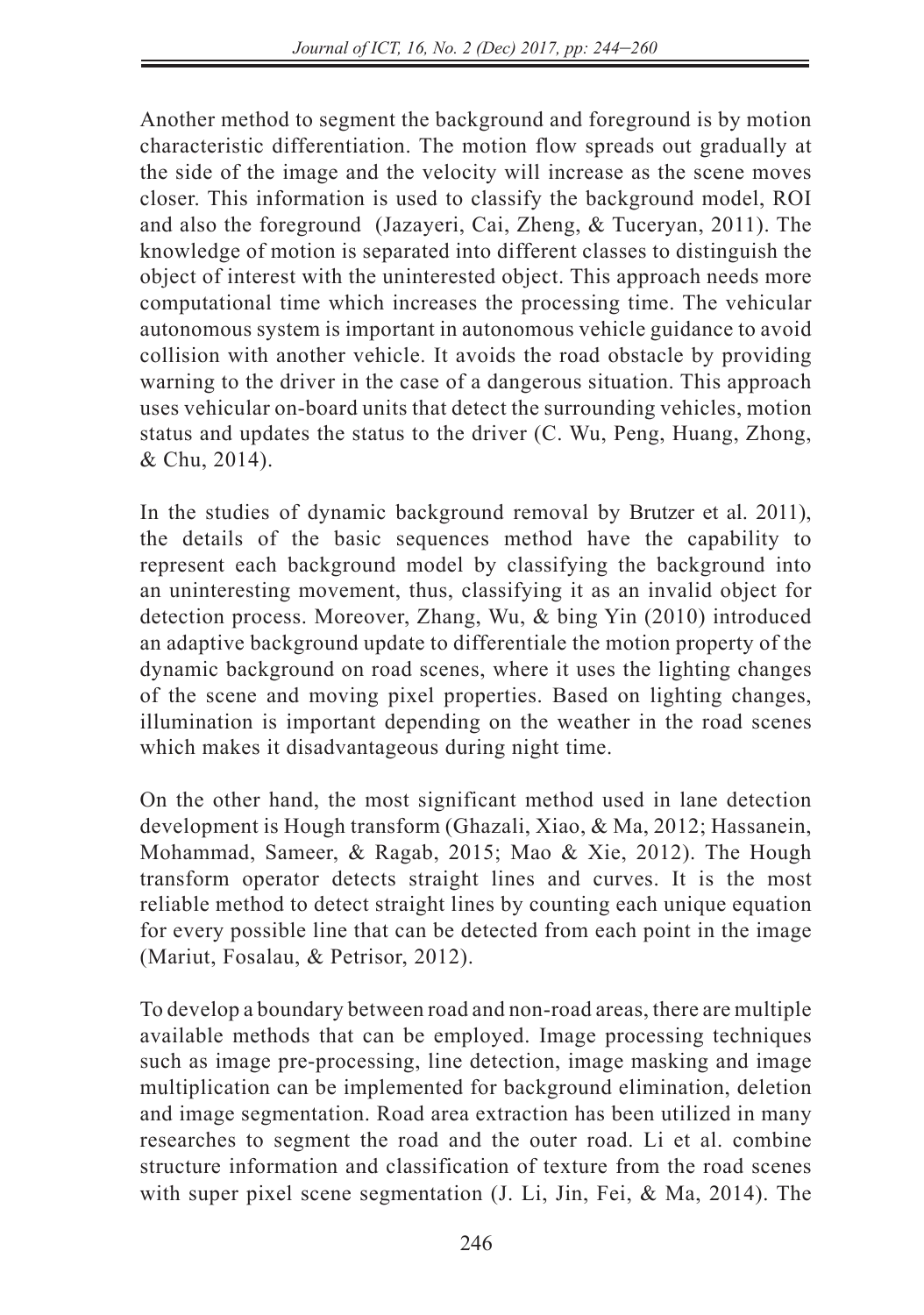studies of P.-C. Wu, Chang, & Lin (2014) state that the color of lane marks are usually white and yellow and some are usually painted red; displaying a high contrast compared to the road surface color. Using that color information, they enhanced the lane character of the road surface by increasing the lane-mark intensity values using Equation 1.

$$
I = R + G - B \tag{1}
$$

Vanishing point is usually located in the middle of the image and the road region is below that point. Therefore, detection of the vanishing point is one of the important parts in determining the road area region. This distinguishes between road and non-road Ding & Li (2015) found that the straight lines in the road image extract the road region for vanishing the straight lines in the road image extract the road region for vanishing<br>point support. The road region is segmented based on the vertical lines. There are vertical lines that represent both sides of the road such as buildings, trees, fences and other vertical objects, then this segmentation bundings, trees, renees and other vertical lines while the vanishing point is based on the enveloping of the vertical lines while the vanishing point is based on the enveloping of the vertical lines while the vanishing point is based by selecting straight lines that are suitable for a candidate and calculated by using the mean shift clustering. On paper (Haines & Xiang, 2014), the method divides the image plane into the interior region (IR) and the exterior region  $(ER)$ , to represent the image region, and the three vanishing points are detected sequentially by using the 1D histogram. This method, however requires much more computational time, thus, making it longer to process. − 0<br>− 0<br>− 0 − 0 − 0<br>− 0<br>− 0

In terms of processing time, the purpose of informing the region of interest in the detection area is to reduce the detection computational time. It is  $\frac{1}{2}$ claimed by Baek, Han, Kang, Chung, & Lee, (2016), the processing time is decreased when detection and verification are processed within the predicted area (ROI) instead of scanning the whole image. The detection integrity and accuracy can be earned when the processing area is limited to its purpose area (S. Wang, Liu, Gan, & Cui, 2016). Moreover, with the utilization of high definition videos in algorithm, the processing time<br>is increased ultimately with the higher quality of the video dimensions is increased ultimately with the higher quality of the video dimensions. Therefore, a pre-processing technique is needed to reduce the noise and focus on the designated area which consequently reduces the computational and execution time.

In summary, this paper applied the Hough transform for lane detections. In summary, this paper applied the road marked in an educations.<br>In this research, we assumed that the road was flat, thus the road lane was straight, and a triangle was coming out in the output of the road (Chong et al., 2013). Therefore, to find the vanishing point of the road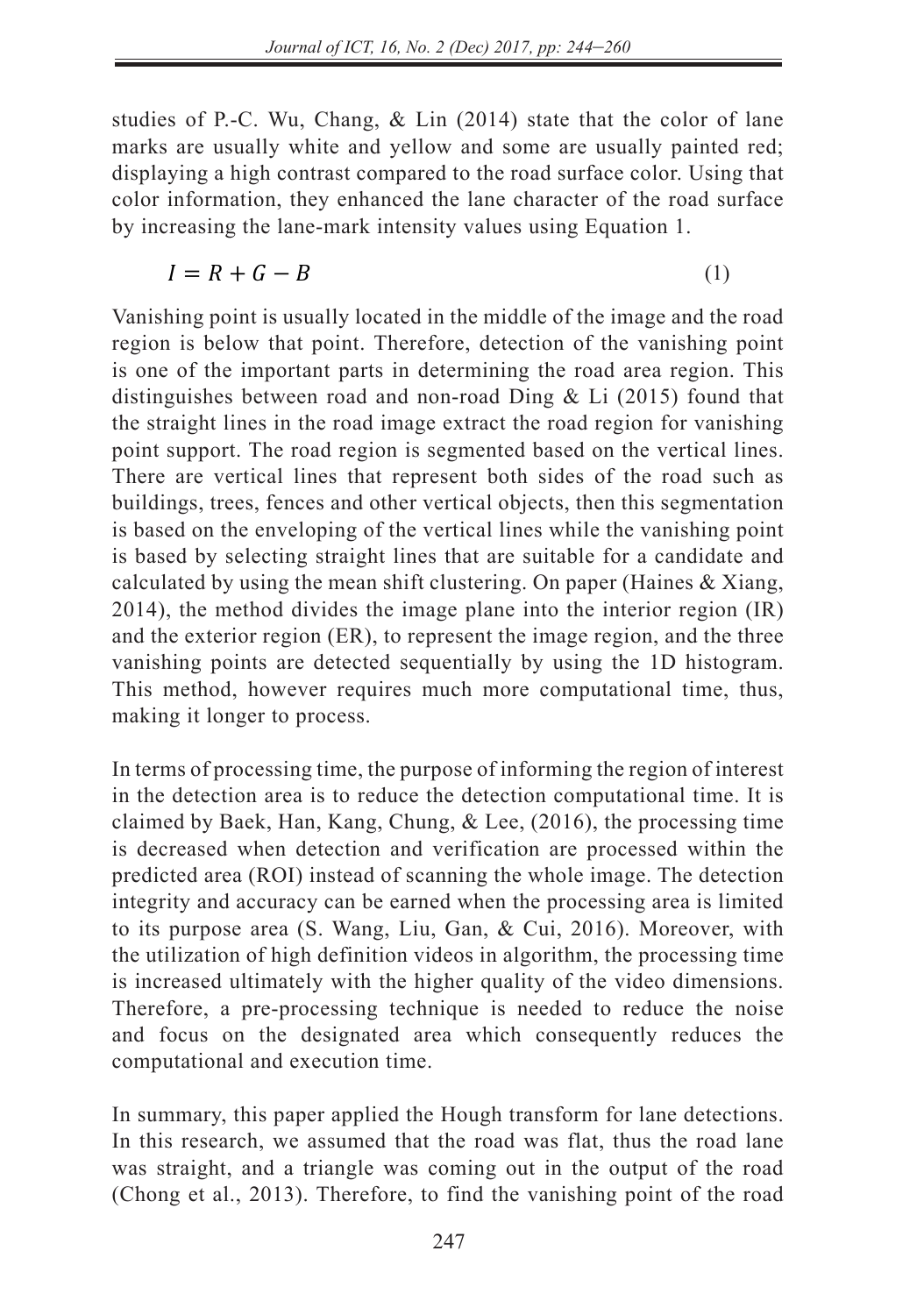triangle, lane detection was used to detect lane marks on the road. Using a simple mathematic formula, the intersection point between the lanes detected on the left side and the right side road mark, was used with the vanishing point. This vanishing point is to extract road triangle, calculate road width and building ROI for the detection area. The next section demonstrates the lane detection system using our proposed algorithm. Validation and tests are proven in the final experimental result using multiple video footage presented to substantiate the effectiveness of the proposed method.

## **ALGORITHM DEVELOPMENT**

The overall algorithm development of the background elimination system can be viewed in the flow chart of the system as shown in Figure 1.

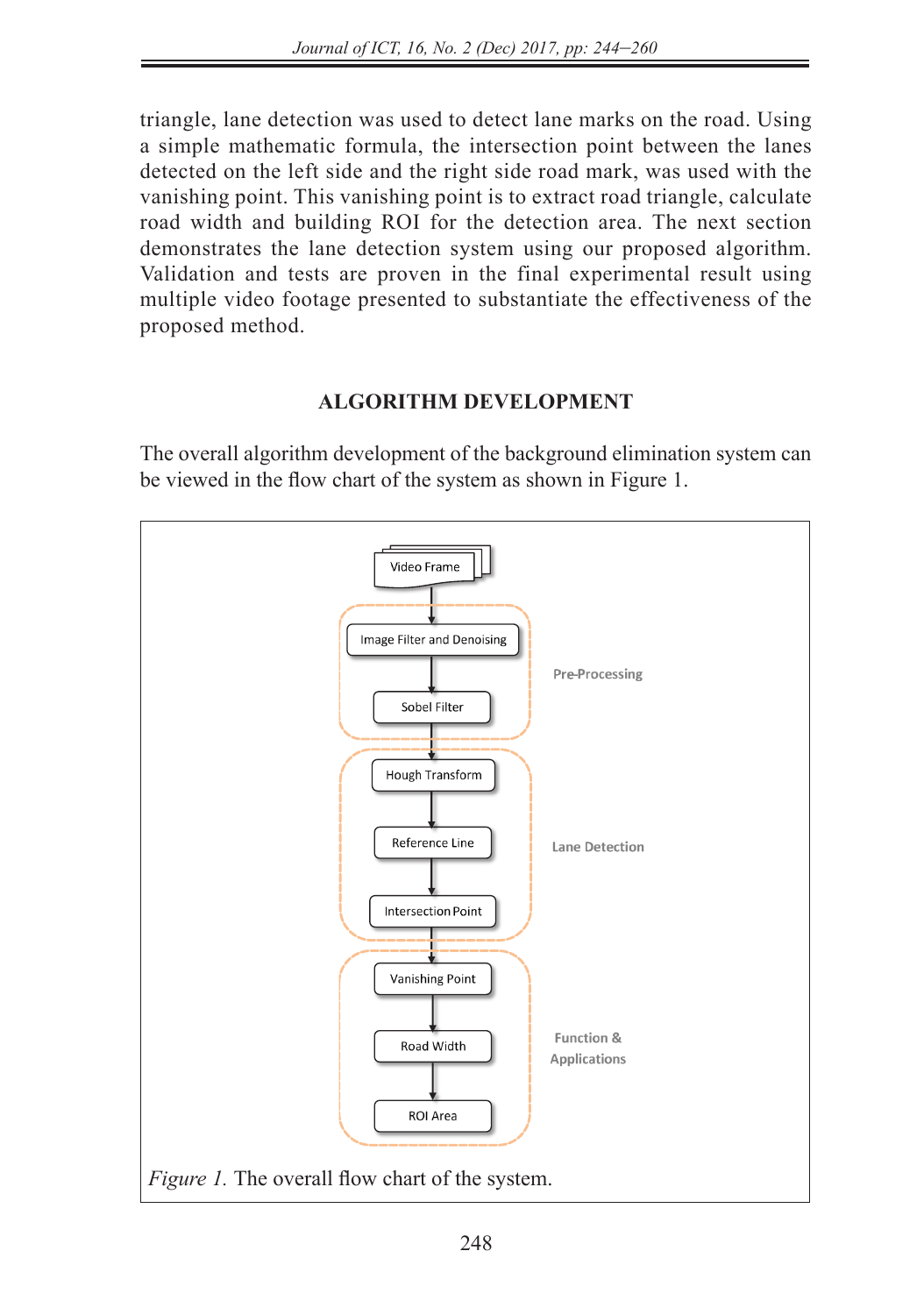The system starts by reading the input image frame sequence of the road video that was produced by the on-board camera. Next, comes the image pre-processing operations, for image enhancement to highlight the road lane features. Image enhancement is carried out then, using image smoothing techniques as a noise filter, and for the edge extraction, the Sobel operator is utilized. For lane detection, the Hough transform technique is used to detect the left meet and the right meet sides of the lane and a reference line is drawn the left most and the right most sides of the lane, and a reference line is drawn into the image frame. Three intersection points between the line are obtained by using a point of intersection between two lines, A and B line, as described in Equation 2.

#### $A \cap B$  (2)  $A \cap B$

From the intersection point, three main operation parameters can be obtained. The first one is the center point which is known as the vanishing point that is  $\frac{1}{2}$  $\frac{1}{2}$  located at the end of the road. Then, the road width, which is calculated using  $\frac{1}{2}$ the Euclidean distance formula. Lastly the Region of Interest (ROI) formed is based on the left and right lane intersection point to distinguish the road area and the non-road area.

## **Image Pre-processing**

Image pre-processing is an important operation in improving the image and enhances the road lane marks in a sequence of image frames. At this point, the image frames are processed in the lower area where the road lanes lie,  $excluding$  the horizon area to avoid misdetection. Then, the image frame is converted to greyscale format. This is because luminance is important in distinguishing visual features. The color image information does not help in identifying important edges in the image, and the complexity of the codes takes as much as three times longer for processing time in each pixel. Hence, image conversion is important in this process by using the thresholding value. This value saturates the values of the image pixel to be between  $\overline{0}$  (black) and 1 (white) to convert the greyscale image into a binary image.

The blurring technique, known as Gaussian smoothing, is used in this algorithm to smooth the image to removes unwanted features and small noises present in the image before applying the edge detection operator. Figure 2 and Figure 3 show the before and after of applying the blurring techniques.<br>From the figures it can be noticed that the left road divider disappears after From the figures, it can be noticed that the left road divider disappears after  $\frac{1}{2}$ blurring is applied. This is a crucial image improvement because the road divider interferes on lane detection operations.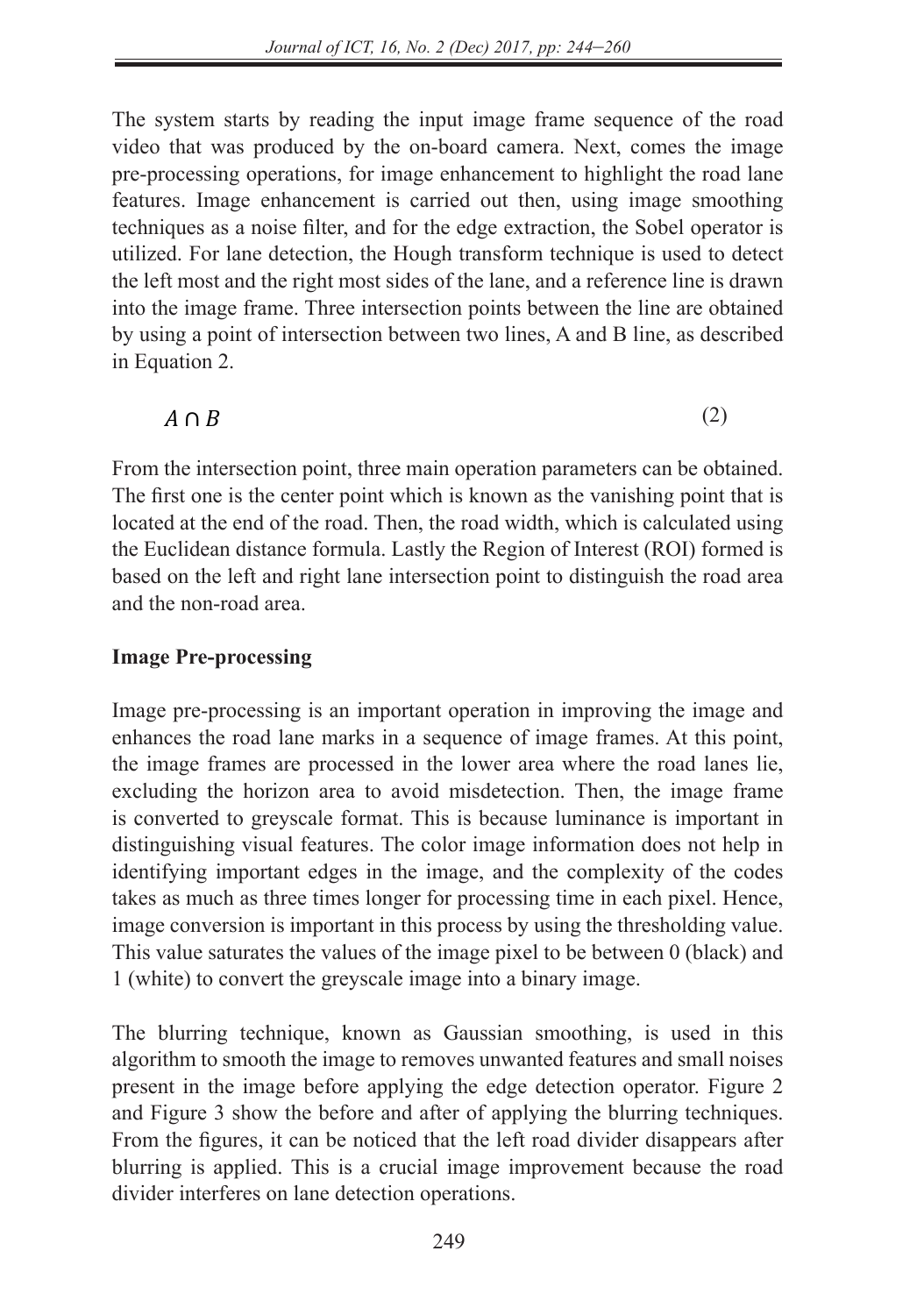



After the blurring techniques, median filtering is used to further improve image enhancement. Median filter is a nonlinear method to remove the noise from an image that is commonly used in the imaging process. The advantage of using this filter in lane detection at this point of time is that it preserves the edges although the noise removal is applied (Fan, Wang, Cayre,  $&$  Xiong, 2015). Thus, it is an effective operator in this system for detecting the edges for the next operation to keep its important features.

The Sobel operator is used to extract the edge detection on the video sequence. The operator computations are shown in Equation 3:

$$
G_x = \begin{bmatrix} -a & 0 & a \\ -b & 0 & b \\ -a & 0 & a \end{bmatrix} \times A \quad and \quad G_y = \begin{bmatrix} -a & -b & -a \\ 0 & 0 & 0 \\ a & b & a \end{bmatrix} \times A \tag{3}
$$

The two (3x3) kernel of  $G_x$  and  $G_y$  are the directions of the image which denotes the vertical and horizontal derivatives. To yield the horizontal edge feature detection, the  $G<sub>y</sub>$  kernel from (2) is used to extract the horizontal edge pixels since lane features are more distinctive to horizontal features.

This operator satisfies the edge line criteria needed by the Hough transform for lane detection. Moreover, it has a low error rate of detection as it has an accurate edge detection from the image frame. The edge extraction is shown in Figure 4.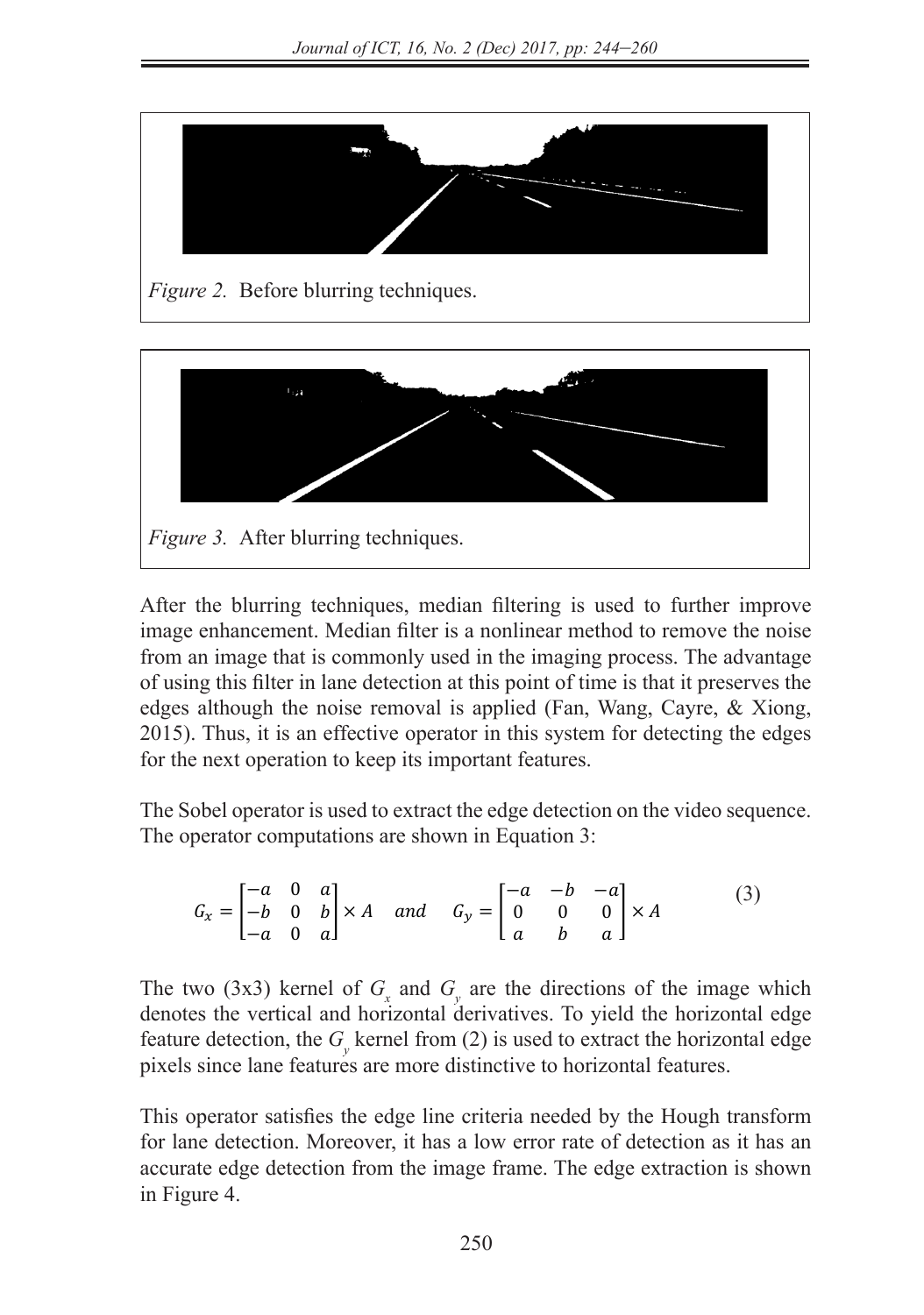

### **Lane Detection**  $\mathbf{r}$  is the lines are intersect at the road lanes that intersect at the peak of the peak of the image. The point

In the algorithm, the Hough transform is applied to detect two sets of solid lanes (left and right). The transform extracts the features that are used in estimating the lane parameters (Gaikwad & Lokhande, 2015) . Hough transform uses a parametric for a representation of a line to detect the lines in an image and is  $\alpha$  calculated as follows in Equation 4.  $\frac{1}{2}$ **Lane Detection** calculated as follows in Equation 4. of intersection at the road end points at the vanishing point.

$$
\rho = x * \cos(\theta) + y * \sin(\theta) \tag{4}
$$

The variable  $\rho$  is the distance between the origin and the line along its vector perpendicular to the line, while  $\theta$  is the angle between the x-axis and the vector. Thus, Hough transform can generate a parameter space matrix that corresponds to ρ and *ϴ* values in rows and columns respectively (Ebrahimpour, Rasoolinezhad, Hajiabolhasani, & Ebrahimi, 2012).

> Figure 5 shows that the lane is detected and the lanes are marked using colored lines, the left lane is in green color while the right lane is a blue line. These two lanes are the solid white lanes that are near to the non-road area for the left and the right sides.

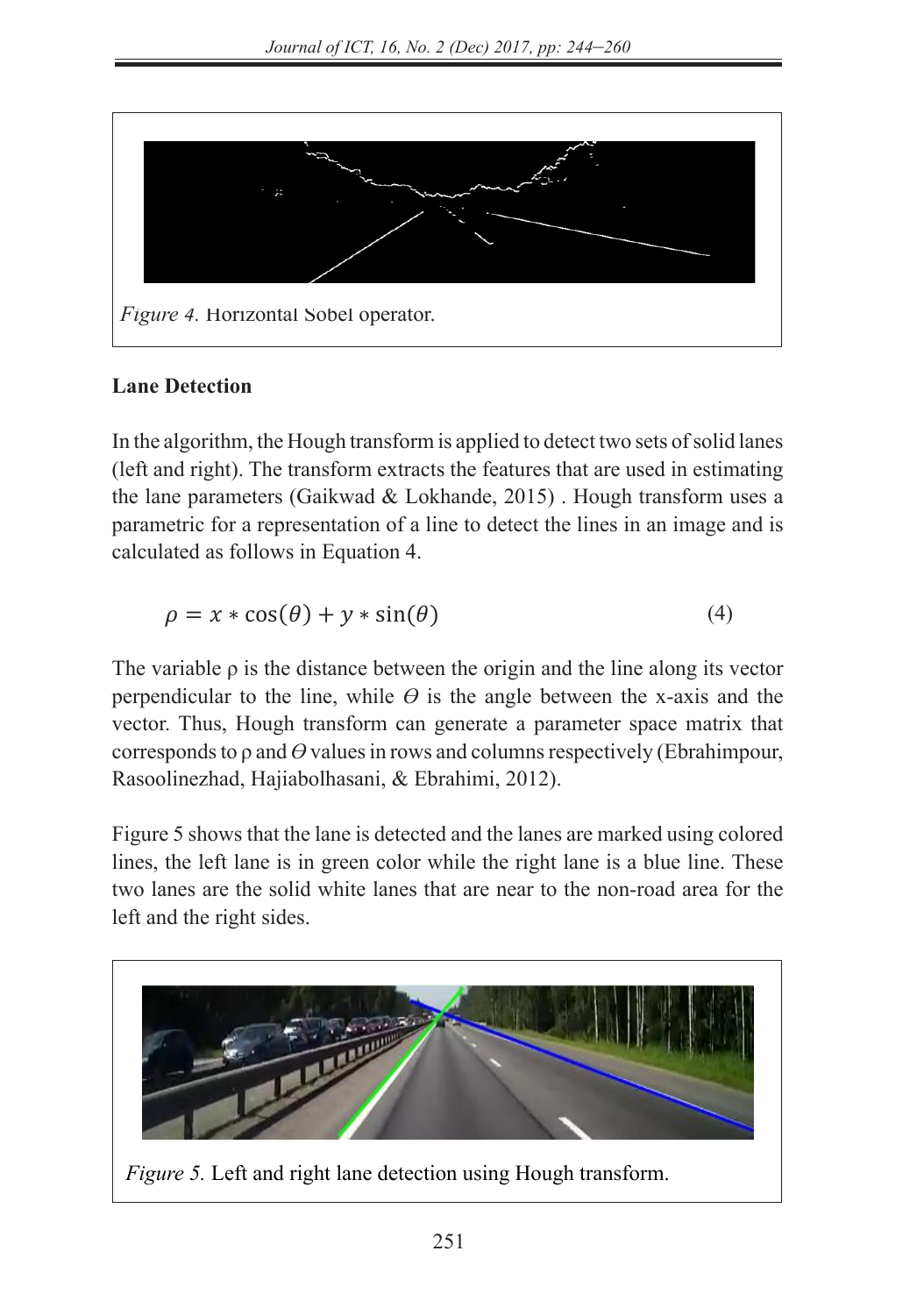Both green and blue lines mark the detected lanes across the image frames. Since the road is flat, the lines are in line with the road lanes that intersect at the road is flat, the lines are in line with the road lanes that intersect at the peak of the image. The point of intersection at the road end points at the vanishing point. *Fainsming point.* 

Both lines are linear with slopes due to the straight lines being angled away from the horizontal as shown in Equation 5 with two parameters, slope (*m*) and y-intercept  $(b)$ , and the intersection point is then obtained by applying Equation 5. Equation 5.  $\Gamma$ 

> $\mathbf{r} = \mathbf{r} \cdot \mathbf{r} + \mathbf{r}$  (5)  $v = mx + b$  $y = mx + b$

The point of intersection is the intersection between the two lines that overlap each other at the end of the road. Thus, the coordinate for the intersection is obtained and marked using the red circle as shown in Figure 6.



A horizontal reference line is drawn in Figure 7 to find the intersection of the two lines on the left and right. Both lines will intersect with the reference line and result in a total of three points of intersection. These three points look like a triangle as shown in Figure 7 and this triangle area is defined as the Begion of Interest  $(BOI)$ . The BOI can be used as the focused region for the Region of Interest (ROI). The ROI can be used as the focused region for vehicle detection and the classification algorithm. the Region of Interest (ROI). The ROI can be used as the focused region for

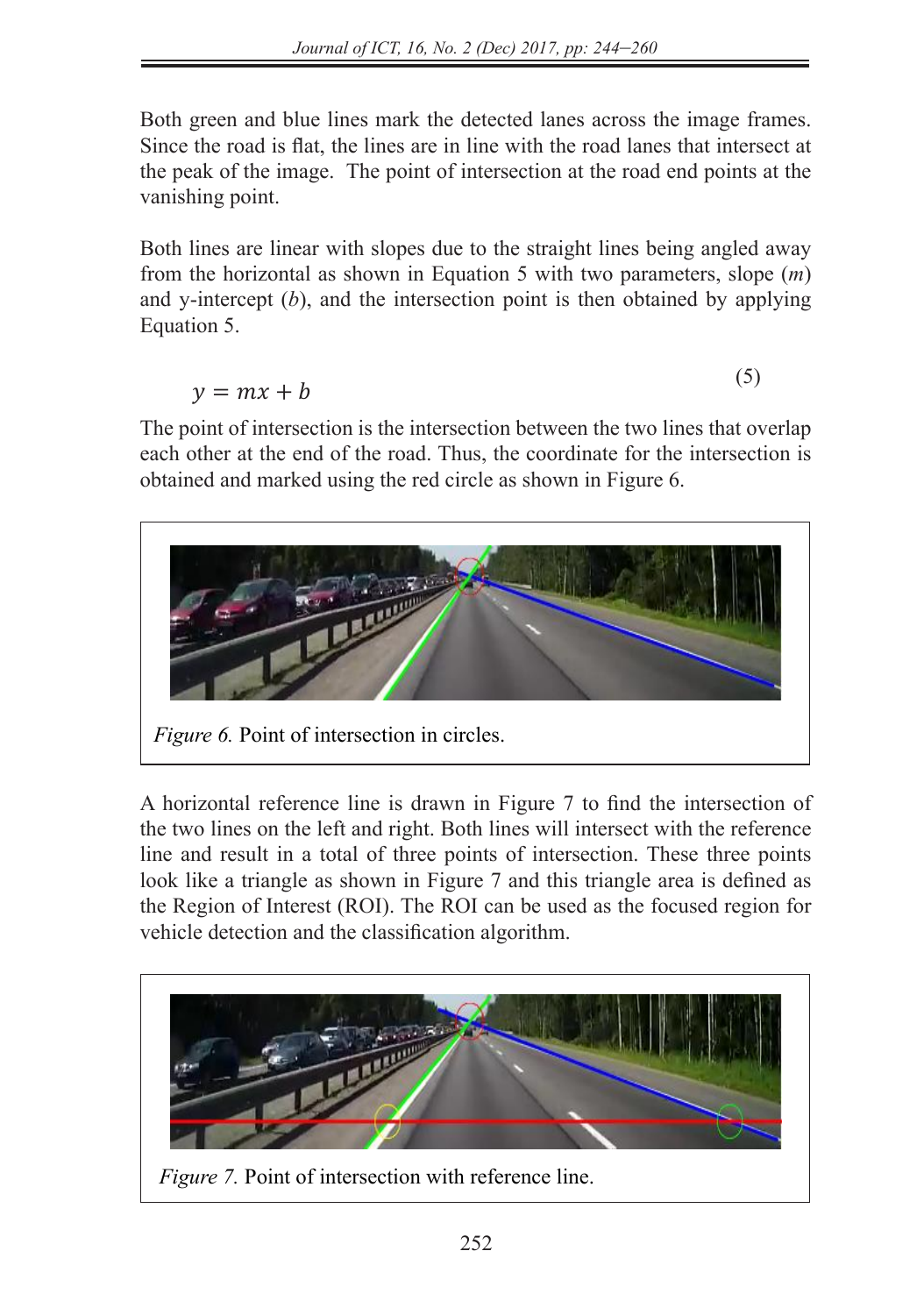## **Lane Detection Significance and Applications**

## *Vanishing Point for Road Triangle Extractions*

The three coordinates which are obtained from the intersection are used to create binary masking. This marking is used to highlight the ROI inside the triangle so that the unwanted region can be removed. The triangle mask is set to '1' and the outside to '0'in order to allow image multiplication techniques (Ibrahim, Ali, & Y., 2016) to be applied to the image with the mask created as shown in Figure 8. Since the outside of the road triangle is set to '0' value, all the objects in that region are completely removed in the result.



# **Road Width Calculations**

Intersection value by lane detection with reference lines can be manipulated and used to calculate road width value by pixel. The distance is calculated by using Equation 6 that is derived from the Euclidean distance formula in two dimensions represented by  $P1_{,}(PI_1, PI_2)$  for the left lane intersections and  $P2,(P2_1, P2_2)$  for the right lane intersections.

$$
Distance(P1, P2) = \sqrt{(P1_1 + P2_1)^2 + (P1_2 + P2_2)^2}
$$
 (6)

The distance value from the calculation is obtained in pixel value. Since the actual size of the two road lanes in Malaysian highways is estimated to be 3.5 meters for each lane, the total width of the two lanes is 7 meters. Using Equation 7, the scale factor to convert distance value in pixel to the real world can be computed can be computed.

Scale Factor = 
$$
\frac{Real world distance (meter)}{pixel distance in image (pixel)}
$$
 (7)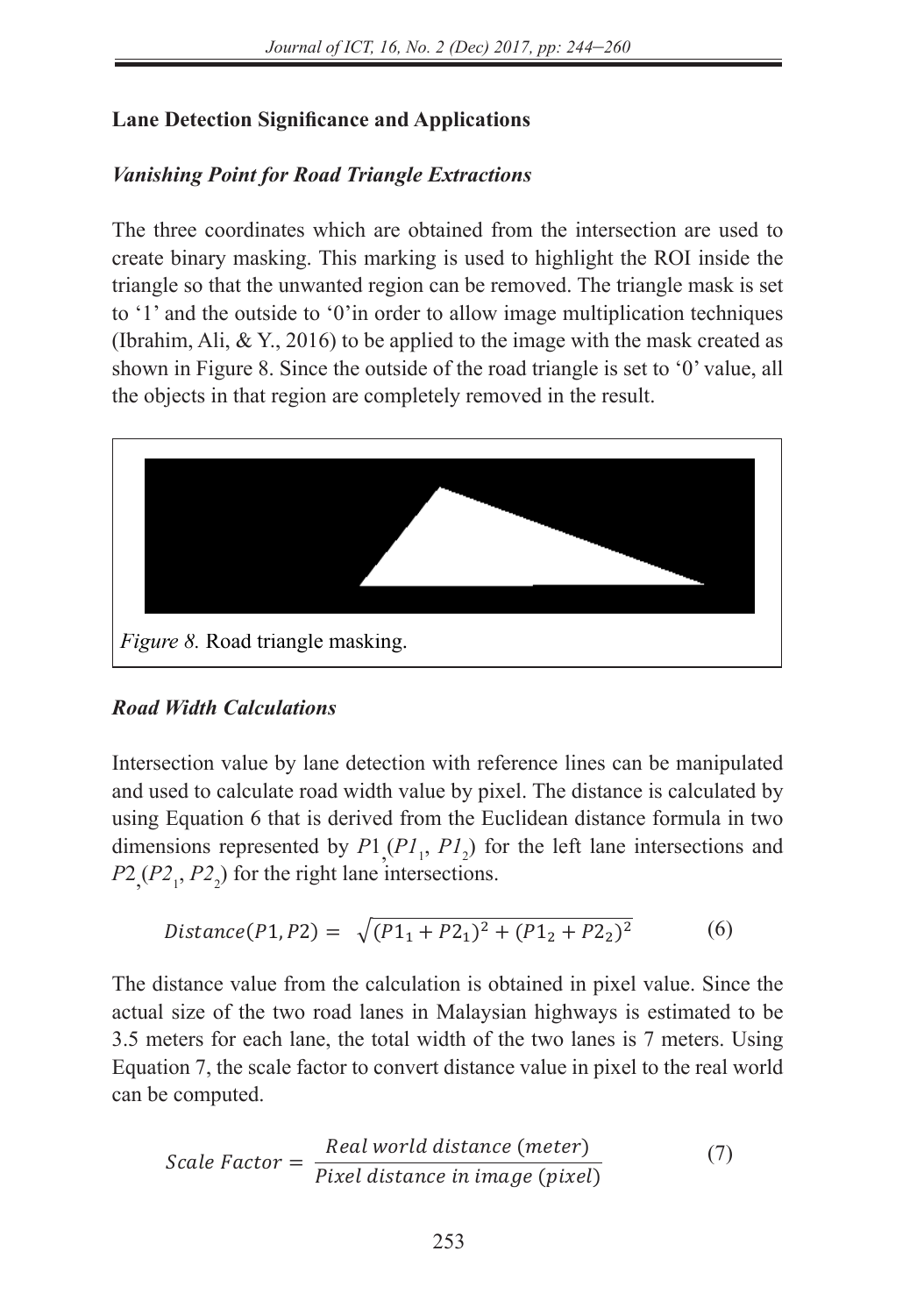## $Region of Interest (ROI) of Road Area$

The extraction of ROI for road area for detection application such as vehicle detection is executed using the left and right lane intersection value. A bounding box that scans through the road area is formed using the two points  $P1(P1_1, P1_2)$  for the left lanes and  $P2(P2_1, P2_2)$  for the right lanes. Since the points are road lane values, the inner part of the road boundaries is focused and ROI is created in the other areas.

## **RESULTS AND DISCUSSION**

To evaluate and test the performance of the algorithm developed, the video footages total 2366 frame and five scenes from the highways around Malaysia road triangles counters of the intersections. Video frame intersection point of the road in the road triangles dimensions of 720p (1280x720) HD pixels are used. These video footages are taken using the normal on–board dash camera installed in a car.

Figure 9 shows the final image result of the vanishing point application implementations. Road triangles are formed from the intersection point of the mprementations. Road thanges are formed from the intersection point of the road lane detected and the vanishing point. Image multiplication operation is carried out between the triangle image mask and the original image. The final output from the image multiplication produces a road triangle area eliminating the outside boundary of the road area.



The test and validation of the developed road lane detection uses four different videos of road scenes. Scenes are based on the weather conditions and the area such as rural area and highways. In the highway road scene, the weather conditions were normal and raining and during the scene was night-time while the rural area was taken on sunny days.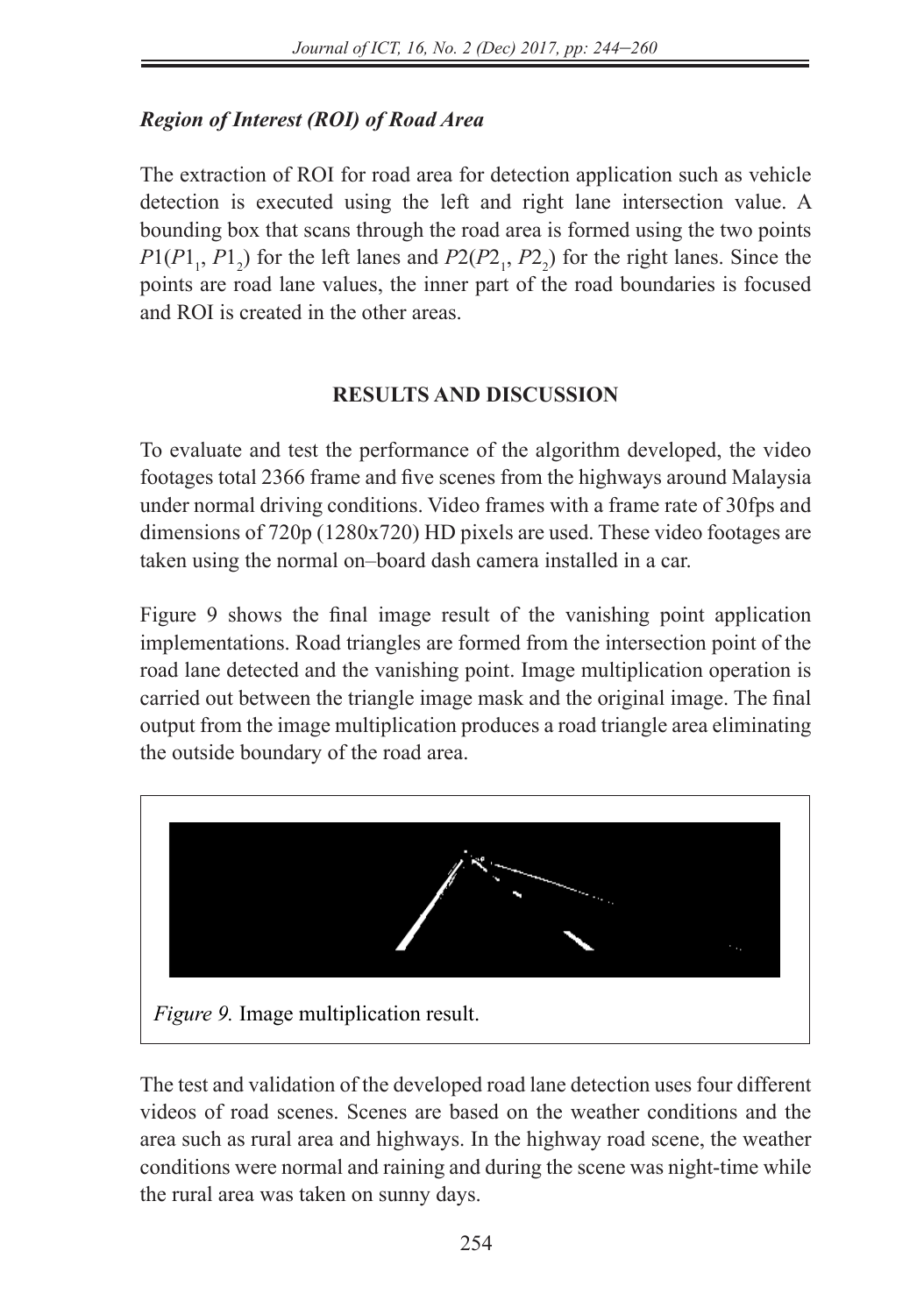The detection system was analyzed by comparing the statistical estimation measures of the true positive rate.  $TP$  that measures the correct detection of measures of the true positive rate, *TP*, that measures the correct detection of the road lane shown in Equation 8, false negative rate, *FN,* measuring the miss detection of the road lane shown in Equation 9, and false positive rate, *FP,* measuring false detection shown in Equation 10.

$$
TP = \frac{Lane \, detected_f}{Total_f} \tag{8}
$$

$$
FN = \frac{Miss Detection_f}{Lane \, detected_f + \, Miss \, Detection_f}
$$
 (9)

$$
FP = \frac{False \ Detection_f}{Lane \ Detection_f + False \ Detection_f}
$$
 (10)

Table 1 shows the results of the detection rate of the algorithm using four different road scenes with 6469 frames. Each rate is calculated using Equations 8, 9 and 10 respectively.

### Table 1

### *Recognition Rate*

|            | Road scenes Total frames | True positive<br>rate TP | <b>False negative</b><br>rate FN | <b>False positive</b><br>rate FP |
|------------|--------------------------|--------------------------|----------------------------------|----------------------------------|
| Normal     | 2000                     | 0.980                    | 0.020                            | 0.193                            |
| Raining    | 2000                     | 0.905                    | 0.095                            | 0.174                            |
| Night-time | 2000                     | 0.900                    | 0.100                            | 0.006                            |
| Rural      | 469                      | 0.915                    | 0.085                            | 0.141                            |
|            | Average                  | 0.925                    | 0.075                            | 0.129                            |

False negative detection is possibly due to bad condition factor that affect lane detection accuracy. Bad condition factors such as the lane marking not being visible, the presence of triangular tracts on road lanes and changes of lighting while the vehicle is driven under bridges and road fly-overs effect the true detection rate. Meanwhile, false positive occurances are due to road dividers and edges that are similar to road lanes making the detection of lanes to falsely detects the road dividers too.

Figure 10 shows the lane detection and lane-width measurement obtained from the Euclidean distance calculated from two points of intersection and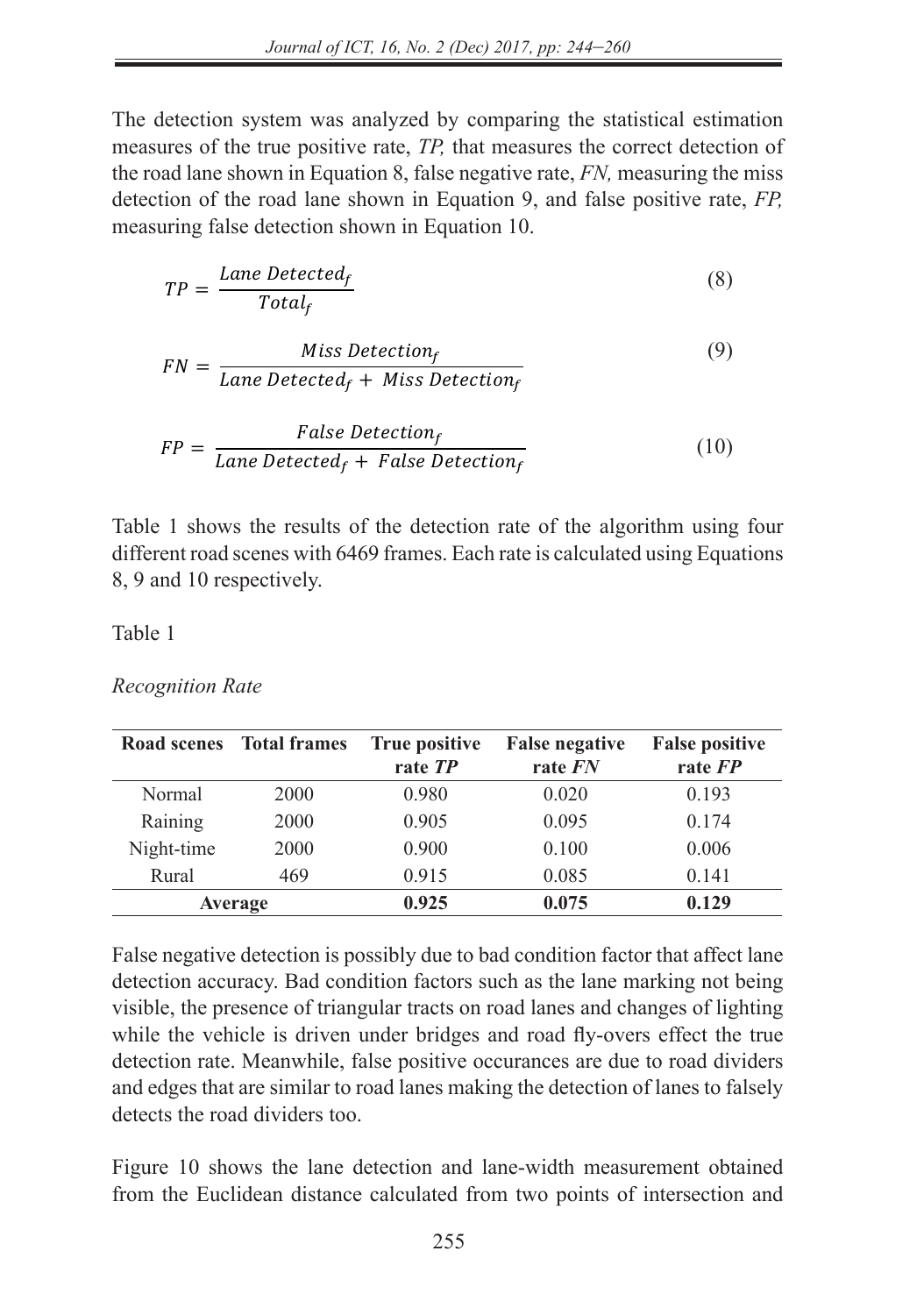converting it to scale factor for real world measurement coefficient from pixel. Table 2 shows the result from the use of 5 different videos for scale factor calculations.

Table 2 shows the results of the scale factor value calculated using five different video inputs of road highway scenes that consist of two lanes. Calculations video inputs of foad ingliway scenes that consist of two failes. Calculations are done using Equation 7 in the algorithm development section. The first 20 frames of a video with the lane detection system were used to calculate the realists of a video with the rane detection system were used to calculate the lanes of a video with the right most solid lanes and the left most solid lanes. Scale factor was used to convert the real-world distance from image pixel.  $F11Q1d1 = 100d1 + 10d1 + 10d1 + 11d1 + 01d1$ 



## Table 2

### *Scale Factor*

| Video input | <b>Scale factor</b> |  |
|-------------|---------------------|--|
|             | 0.0094              |  |
| 2           | 0.0115              |  |
| 3           | 0.0091              |  |
| 4           | 0.0114              |  |
| 5           | 0.0116              |  |

Variation in the scale factor value happens when there are slight changes of camera angle and positions. Therefore, the placement of the camera is main cancia angle and positions. Therefore, the placement of the cancia is main effect factor for scale measurement. It is useful for robustness of measurement since the camera can change positions based on the type of vehicle used.

> The implementation of the Region of Interest (ROI) detection area uses two intersection points unlike the vanishing point that requires three points. The operation of the execution is the same as the vanishing point and the results are shown in Figure 11. The detection area box developed follows the road lane to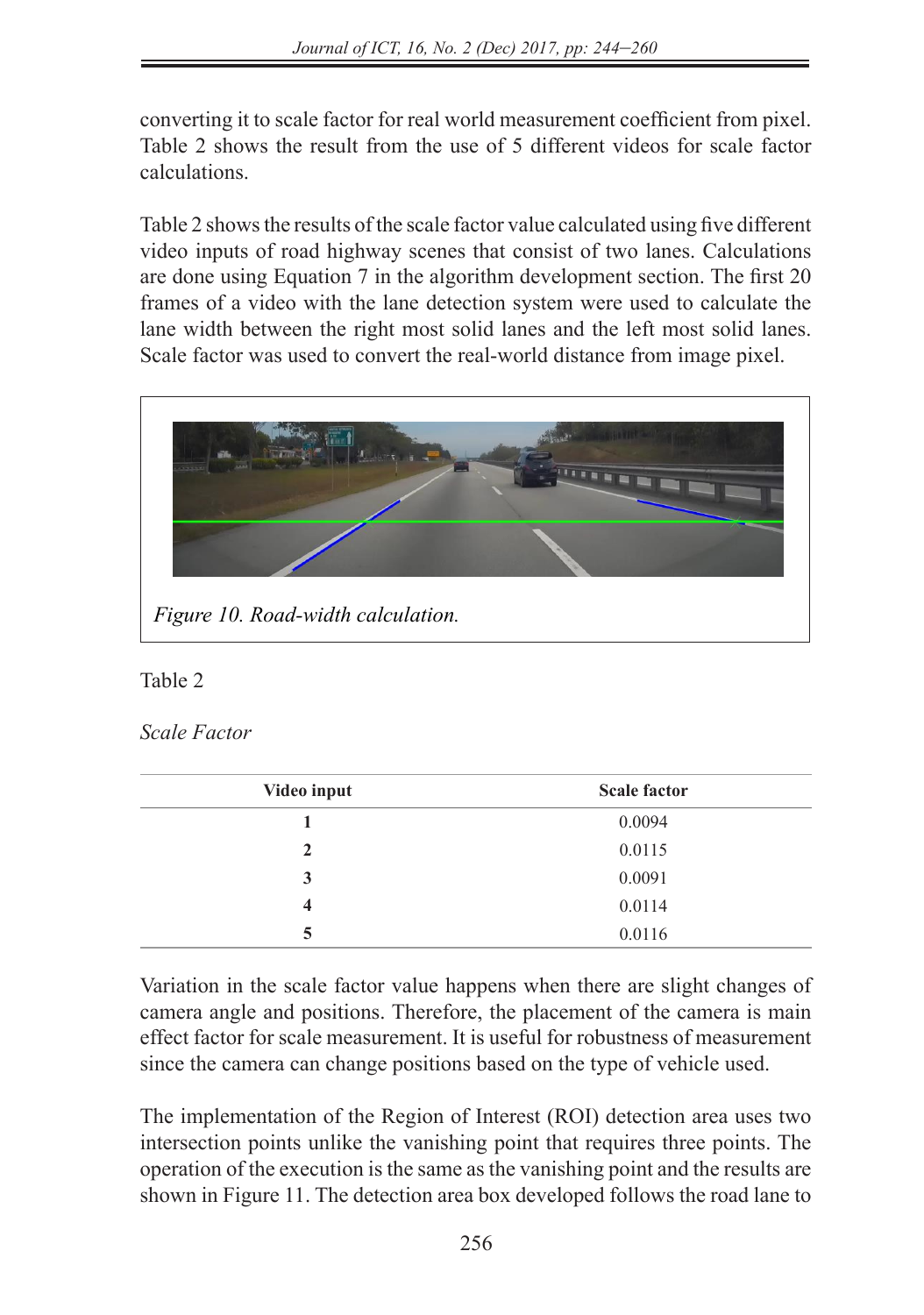focus on the road region area for detection. It can take the place of any object's presence in that area. The analysis results are based on the recognition rate of the vanishing point application with a 82.59 % lane recognition rate, since it fully depends on road lane detection as much as vanishing point detection.

### **CONCLUSION**

In this paper, an algorithm for road lane detection was proposed, based on dynamic videos that were recorded by the on-board camera installed inside a moving car. The method applied in the algorithm was a combination of lane detection, vanishing point and image subtraction. Each component depends on each other, and if one did not work, the whole system would fail to give a removed background result. The method succeeded in the implementation of road triangle extraction, road-width calculation for scale factor determination and Region of Interest (ROI) for road boundary object detection (vehicle). During lane detection, when then vehicle was moving the on-board camera covered the lane mark of the roads. Hough transform was still able to track the loss of lane marks by assuming the lane was still there by counting the number of lost frames. If the lost track was more than the defined number of frames, then it stopped the tracking operation. However, the tracked lanes cut across the vehicle during the tracking, thus, when masking was applied and the image multiplication was executed, part of the vehicle was lost. For that reason, an improvement needs to be done, especially in the lane detection part. However, the vehicle detection operation still can be implemented without any effect from the background components which can be achieved by using edge detection that uses a Sobel operator and a bounding box detector.

### **ACKNOWLEDGEMENTS**

The authors would like to thank Universiti Teknikal Malaysia Melaka (UTeM) and the Ministry of Higher Education for supporting this research under RAGS/1/2015/TK0/FKEKK/02/B00101.

### **REFERENCES**

A, N. S., Ibrahim, M. M., Ali, N. M., & Y, N. F. I. (2016). Vehicle detection based on underneath vehicle shadow using edge features*.* 6t*h IEEE International Conference on Control System, Computing and Engineering* (ICCSCE), (November), 25–27.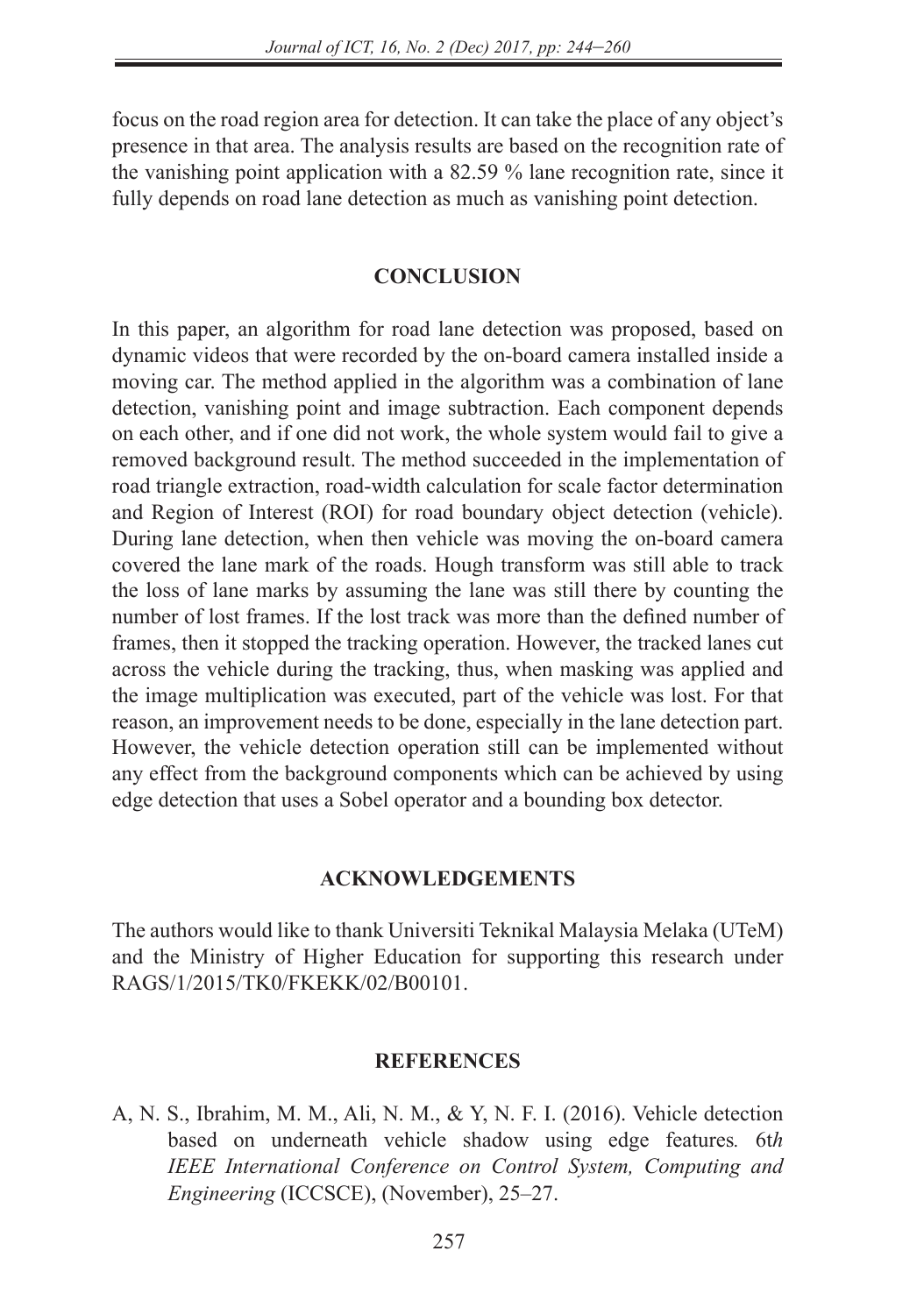- Baek, J. W., Han, B.-G., Kang, H., Chung, Y., & Lee, S.-I. (2016). Fast and reliable tracking algorithm for on-road vehicle detection systems*.* 2*016 Eighth International Conference on Ubiquitous and Future Networks (ICUFN)*, 70–72.
- Brutzer, S., Höferlin, B., & Heidemann, G. (2011). Evaluation of background subtraction techniques for video surveillance. *2011 IEEE Conference on Computer Vision and Pattern Recognition* (CVPR), 1937–1944.
- Chong, Y., Chen, W., Li, Z., Lam, W. H. K., Zheng, C., & Li, Q. (2013). Integrated real-time vision-based preceding vehicle detection in urban roads. *Neurocomputing*, *116*, 144–149.
- Ding, W., & Li, Y. (2015). Efficient vanishing point detection method in complex urban road environments. *Computer Vision, IET*, *9*(4), 549– 558.
- Ebrahimpour, R., Rasoolinezhad, R., Hajiabolhasani, Z., & Ebrahimi, M. (2012). Vanishing point detection in corridors: Using Hough transform and K-means clustering. *Computer Vision, IET*, *6*(1), 40–51.
- Fan, W., Wang, K., Cayre, F., & Xiong, Z. (2015). Median filtered image quality enhancement and anti-forensics via variational deconvolution. *IEEE Transactions on Information Forensics and Security*, *10*(5), 1076–1091.
- Gaikwad, V., & Lokhande, S. (2015). Lane departure identification for advanced driver assistance. *IIEEE Transactions on Intelligent Transportation Systems*, *16*(2), 910–918.
- Ghazali, K., Xiao, R., & Ma, J. (2012). Road lane detection using H-maxima and improved hough transform. In the 2012 IEE *Fourth International Conference on Computational Intelligence, Modelling and Simulation (CIMSiM),* (pp. 205–208).
- Haines, T. S. F., & Xiang, T. (2014). Background subtraction with dirichlet process mixture models*. IEEE Transactions on Pattern Analysis and Machine Intelligence*, *36*(4), 670-683.
- Hassanein, A. S., Mohammad, S., Sameer, M., & Ragab, M. E. (2015). A *survey on Hough transform, theory, techniques and applications*. Retrieved from: http://arXiv Preprint arXiv:*1502.02160*.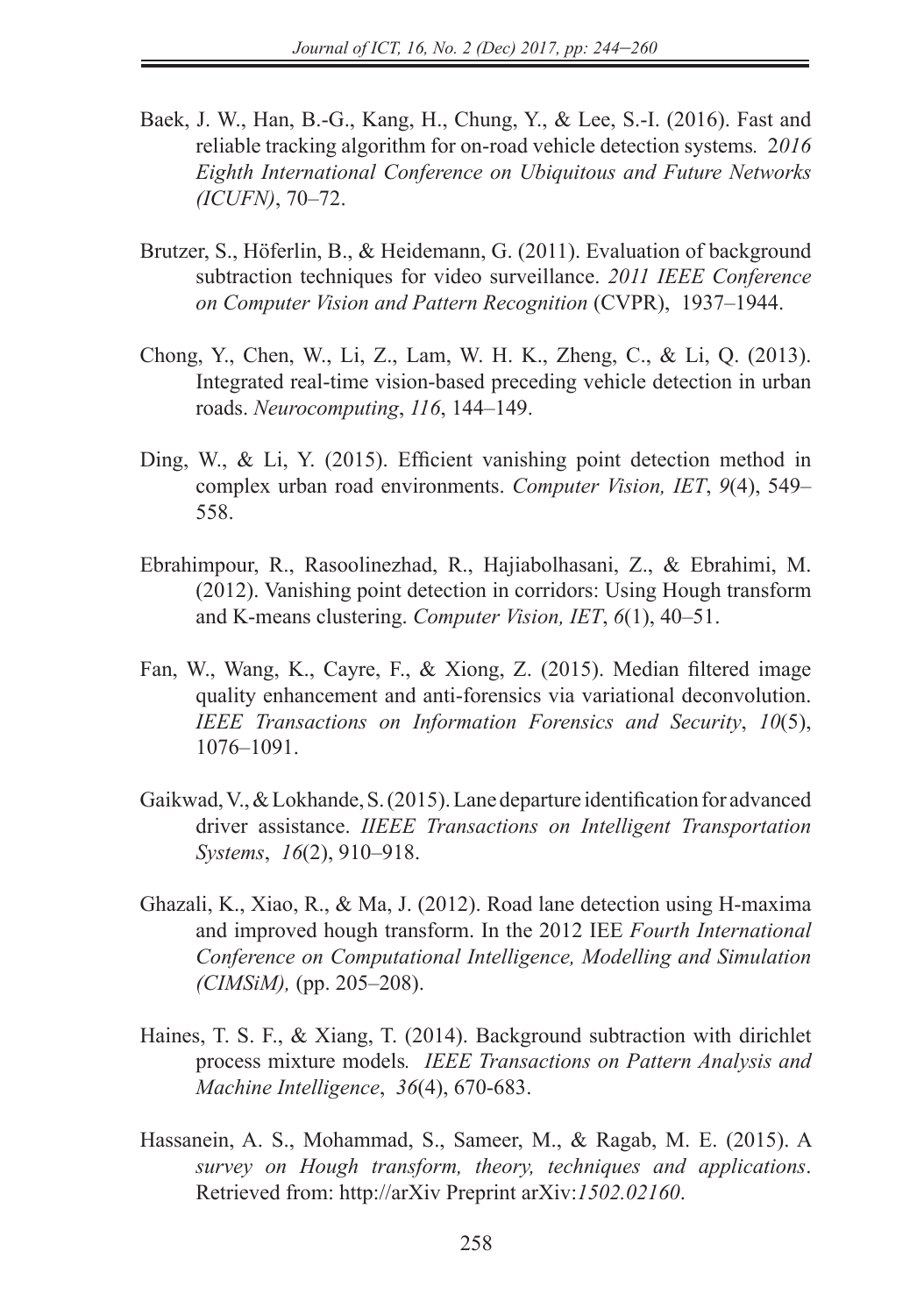- Leon, L. C., & Hirata Jr, R. (2012). Vehicle detection using mixture of deformable parts models: Static and dynamic camera. In the 25th IEEE *Conference on Graphics, Patterns and Images (SIBGRAPI), 2012 25th SIBGRAPI* (pp. 237–244). IEEE.
- Li, J., Jin, L., Fei, S., & Ma, J. (2014). Robust urban road image segmentation. *IEEE Intelligent Control and Automation (WCICA), 2014 11th World Congress* (pp. 2923–2928).
- Li, S., Yu, H., Zhang, J., Yang, K., & Bin, R. (2014). Video-based traffic data collection system for multiple vehicle types. *Intelligent Transport Systems, IET*, *8*(2), 164–174.
- Mao, H., & Xie, M. (2012). Lane detection based on hough transform and endpoints classification. *IEEE International Conference on Wavelet Active Media Technology and Information Processing (ICWAMTIP), 2012* (pp. 125–127).
- Mariut, F., Fosalau, C., & Petrisor, D. (2012). Lane mark detection using Hough transform. *IEEE 2012 International Conference and Exposition on Electrical and Power Engineering (EPE),* (pp. 871–875).
- Sirikuntamat, N., Satoh, S., & Chalidabhongse, T. H. (2015). Vehicle tracking in low hue contrast based on CAMShift and background subtraction. *In the 12th International Joint Conference on Computer Science and Software Engineering (JCSSE) 2015,* 58–62, IEEE.
- Wang, J., Lu, Y., Gu, L., Zhou, C., & Chai, X. (2014). Moving object recognition under simulated prosthetic vision using background-subtraction-based image processing strategies. *Information Sciences*, *277*, 512–524.
- Wang, S., Liu, F., Gan, Z., & Cui, Z. (2016). Vehicle type classification via adaptive feature clustering for traffic surveillance video. *2016 8th International Conference on Wireless Communications and Signal Processing, WCSP 2016*, 0–4. https://doi.org/10.1109/ WCSP.2016.7752672
- Wu, C., Peng, L., Huang, Z., Zhong, M., & Chu, D. (2014). A method of vehicle motion prediction and collision risk assessment with a simulated vehicular cyber physical system. *Transportation Research Part C: Emerging Technologies*, *47*, 179–191.